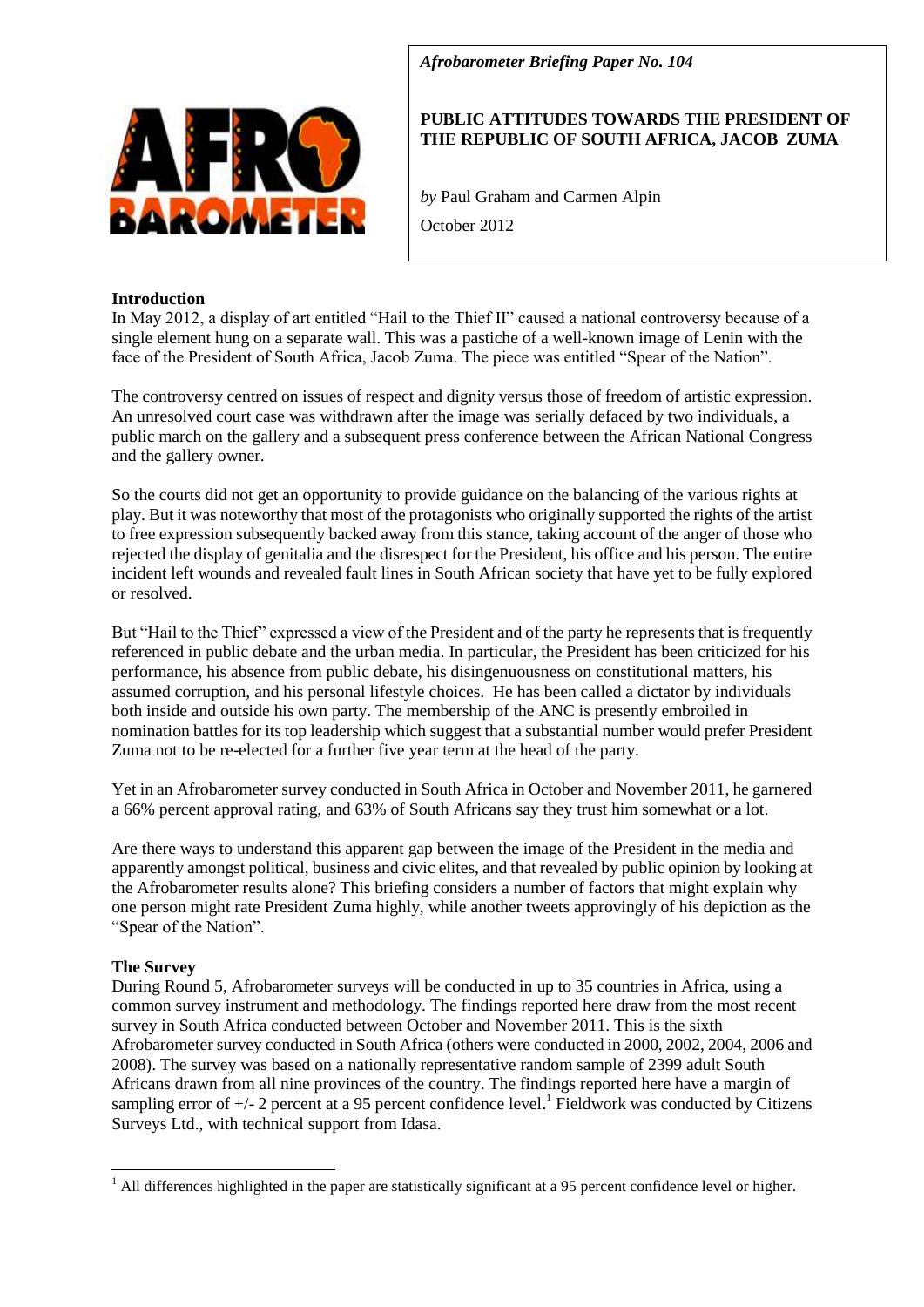### **Context of the Fieldwork**

At the time of fieldwork President Zuma had been in office for 30 months. While the Afrobarometer is confident that its design enables respondents to voice deep-seated attitudes that are relevant irrespective of the timing of the survey, there will nevertheless be an extent to which the affairs of the day have an impact on the results. During the Afrobarometer fieldwork, we note that the media coverage of President Zuma included a number of positive aspects particular to this period. The ANC disciplinary committee concluded its hearings on Mr Julius Malema, head of the ANC Youth League, vociferous critic of Mr. Zuma, and promoter of an economic freedom agenda including nationalisation. He was suspended by the party on 10 November 2011.

In addition, on 16 September President Zuma announced a judicial commission into a long standing South African corruption controversy, an arms procurement package from 1999 in which he himself was allegedly implicated. He announced the name of the judicial officer who would chair the commission on 24 October.

On that same day he announced the suspension of the National Commissioner of Police in order to investigate allegations of misconduct regarding the award of rental agreements for police headquarters. He simultaneously re-shuffled his cabinet, ejecting the Minister of Public Works, who was also implicated in the rental agreement controversies, and the Minister of Cooperative Government and Traditional Authorities, also found by the Public Protector to have abused his office.

These decisive moves by the President were generally welcomed by the public, and may have had some impact on the survey findings reported below.

#### **Attitudes towards the President**

Afrobarometer contains four questions specifically related to the President. These measure: trust in the President, perceptions of corruption in the Office of the President (OP), approval ratings for the way the President has performed his job over the previous year, and evaluations of how often the President ignores the courts and laws of the country. Findings for these questions are presented in Figures 1 to 4.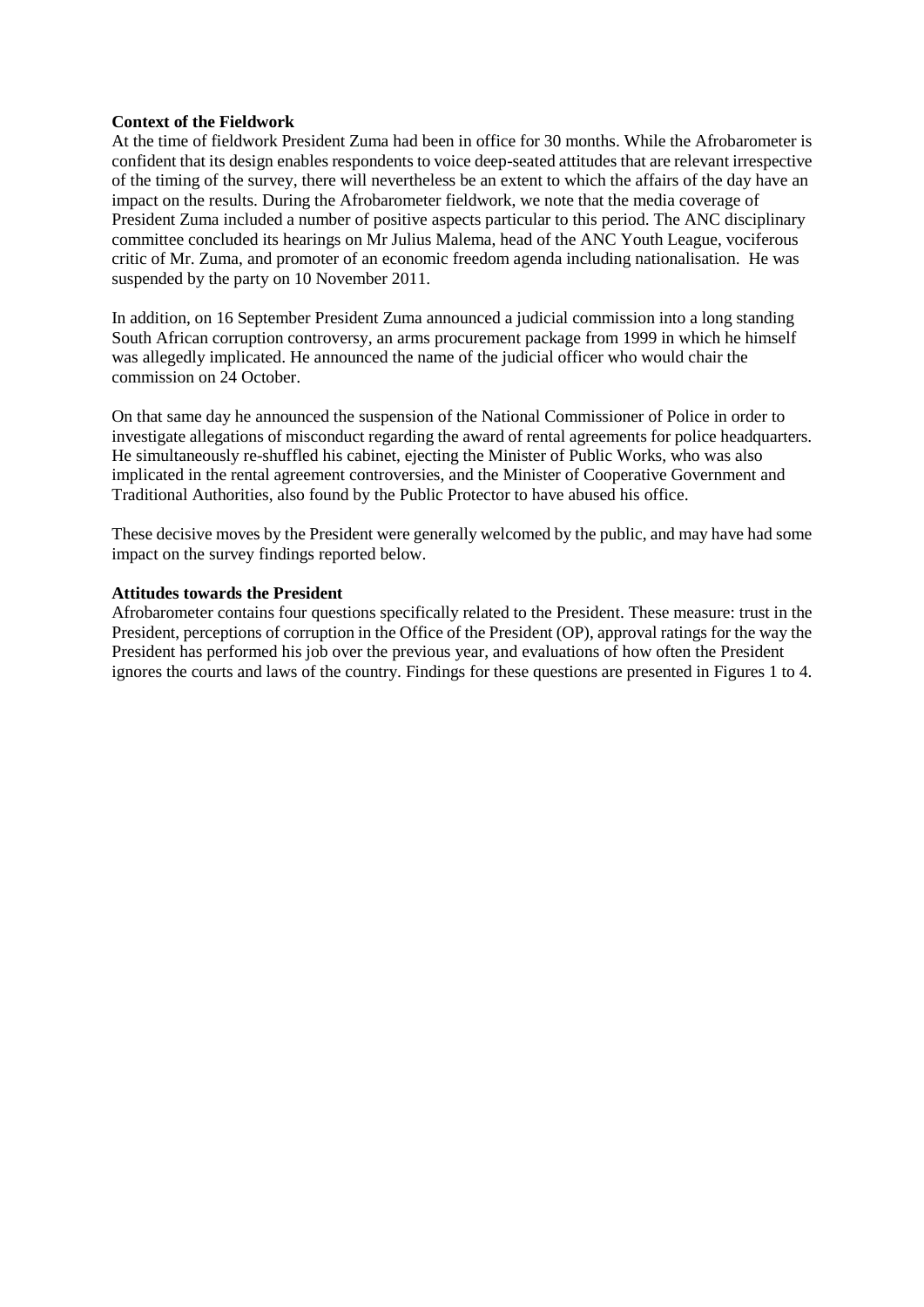





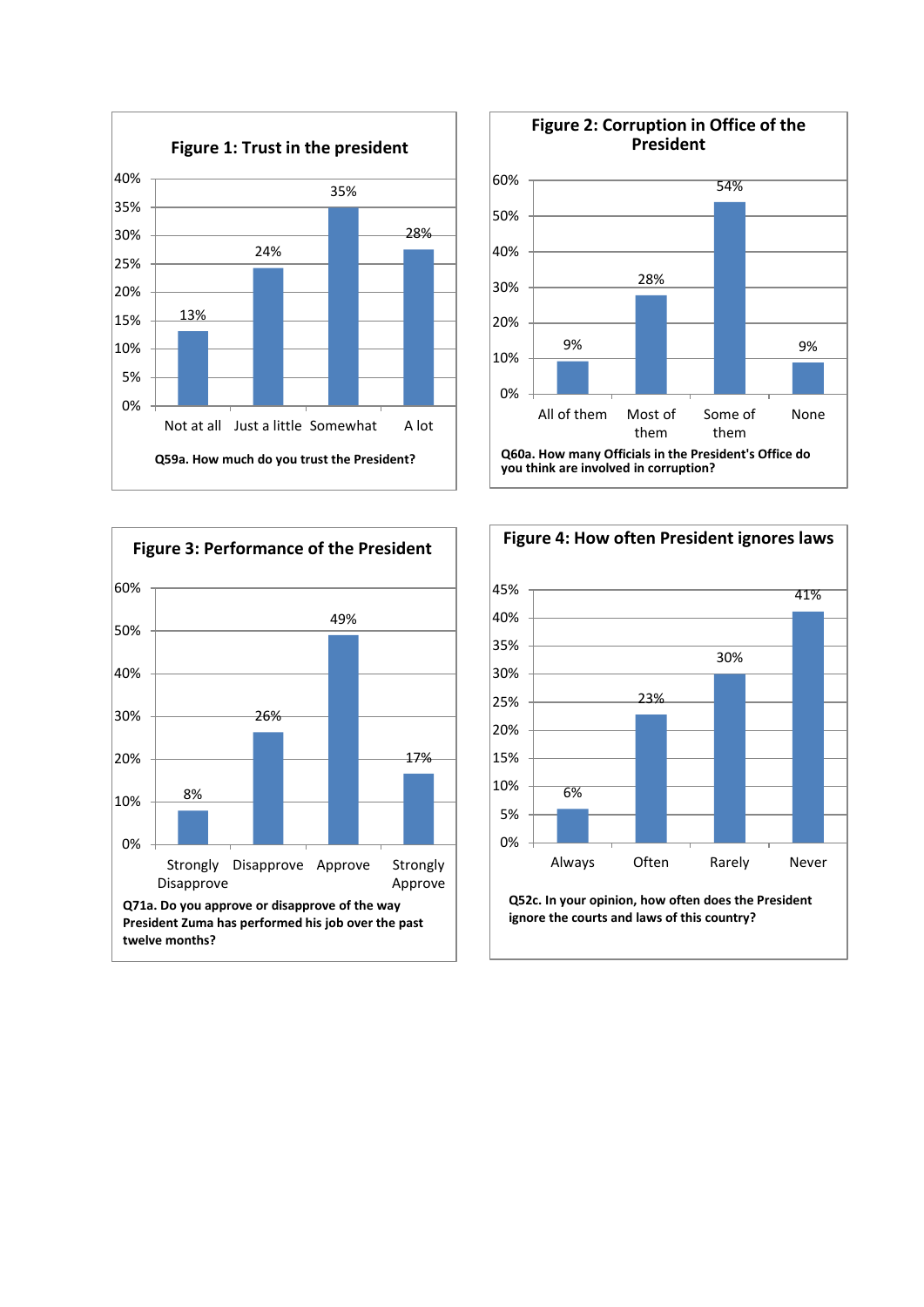The data shows that 63% of South Africans trust the President somewhat or a lot, and two-thirds of citizens (66%) approve or strongly approve of the way he performed his job in the previous year. The majority of South Africans (71%) also believe that the President rarely or never ignores the courts and laws of the country. In addition, similar numbers (63%) believe that corruption is relatively uncommon in the OP ("none" or only "some" officials involved), compared to about one-third (37%) who see it as a more serious problem ("most" or "all" involved).

The analysis excludes "Don't know" responses, but it is worth noting that overall citizens rarely did not know what to answer. Respondents had clear opinions about how much they trusted the president (only 1% of respondents did not know), his performance (only 3% of "don't know" responses) and levels of corruption (5% of "don't know" responses), but less so on the President's law abiding behaviour (9% of respondents did not know).

These four questions appear to be interrelated in the expected direction: high levels of trust are associated with high ratings of performance and law abiding behaviour, as well as low reported levels of corruption.<sup>2</sup> Therefore a composite measure of attitudes towards the president was created to simplify the analysis by combining these four questions into a single indicator.<sup>3</sup> Each individual can then be ranked, according to this indicator, as having either negative, neutral or positive attitudes towards the President.

#### **Are these attitudes all to do with party allegiance?**

It is to be expected that party loyalty would be closely associated with differing attitudes towards the President, and the data partly corroborates this (Figure 5). ANC supporters have more positive attitudes, whereas those supporting the main opposition party had more negative views towards Zuma than the average. However, a sizeable proportion of respondents who were close to the DA nonetheless had positive views of the President (44%), while at the same time a substantial minority of ANC supporters had negative views of Zuma (18%). Those respondents who said they were not close to a political party exhibited more negative views of the President than the average.

This needs to be unpacked and here we attempt to explore some of the factors associated with differing attitudes towards the President. In addition, the paper makes an attempt to answer the question of whether those citizens dissatisfied with the President constitute a homogeneous group, or whether they come from different communities and socio-economic backgrounds.

-

 $2C$ ross-tabulations and chi-square statistics were run. All relationships were found to be statistically significant at the 95 per cent level or higher.

<sup>3</sup>Average scores were calculated across the 4 questions.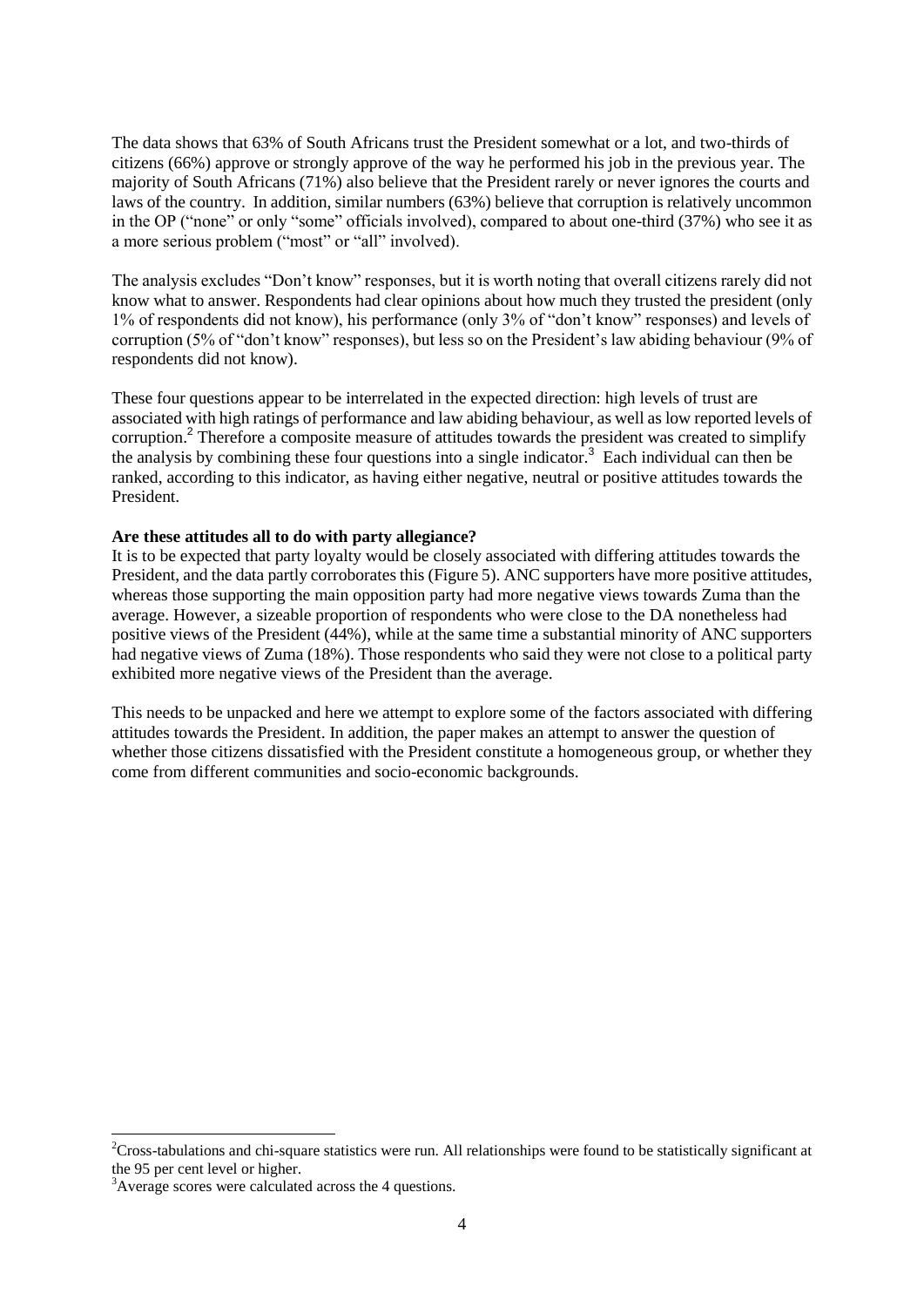

# **Which factors are associated with differing attitudes towards the President?**

# **Demographics: Age, Education, Poverty and Region**

There were significant associations between the age, education, poverty level and province of respondents and their attitudes towards Zuma. Younger citizens tend to be more positive than average, while older respondents are more negative (Table 1).

|  | Table 1: Attitudes towards the president, by age of respondent |
|--|----------------------------------------------------------------|
|--|----------------------------------------------------------------|

|           | ATTITUDES TOWARDS THE PRESIDENT |         |                           |
|-----------|---------------------------------|---------|---------------------------|
| Age       | Very or somewhat negative       | Neutral | Very or somewhat positive |
| 18-25     | 21%                             | 9%      | 70%                       |
| $26 - 35$ | 21%                             | 12%     | 67%                       |
| $36 - 50$ | 24%                             | 15%     | 61%                       |
| Over 50   | 30%                             | 14%     | 56%                       |
| Total     | 24%                             | 12%     | 64%                       |

Figures are weighted row per cents and are based on responses from adult South Africans.

As shown in Table 2, higher education levels were also associated with more negative views of the president, while those with only primary schooling exhibited the most positive views. Those with no formal education were the most likely to be ranked as neutral in their attitudes toward the president.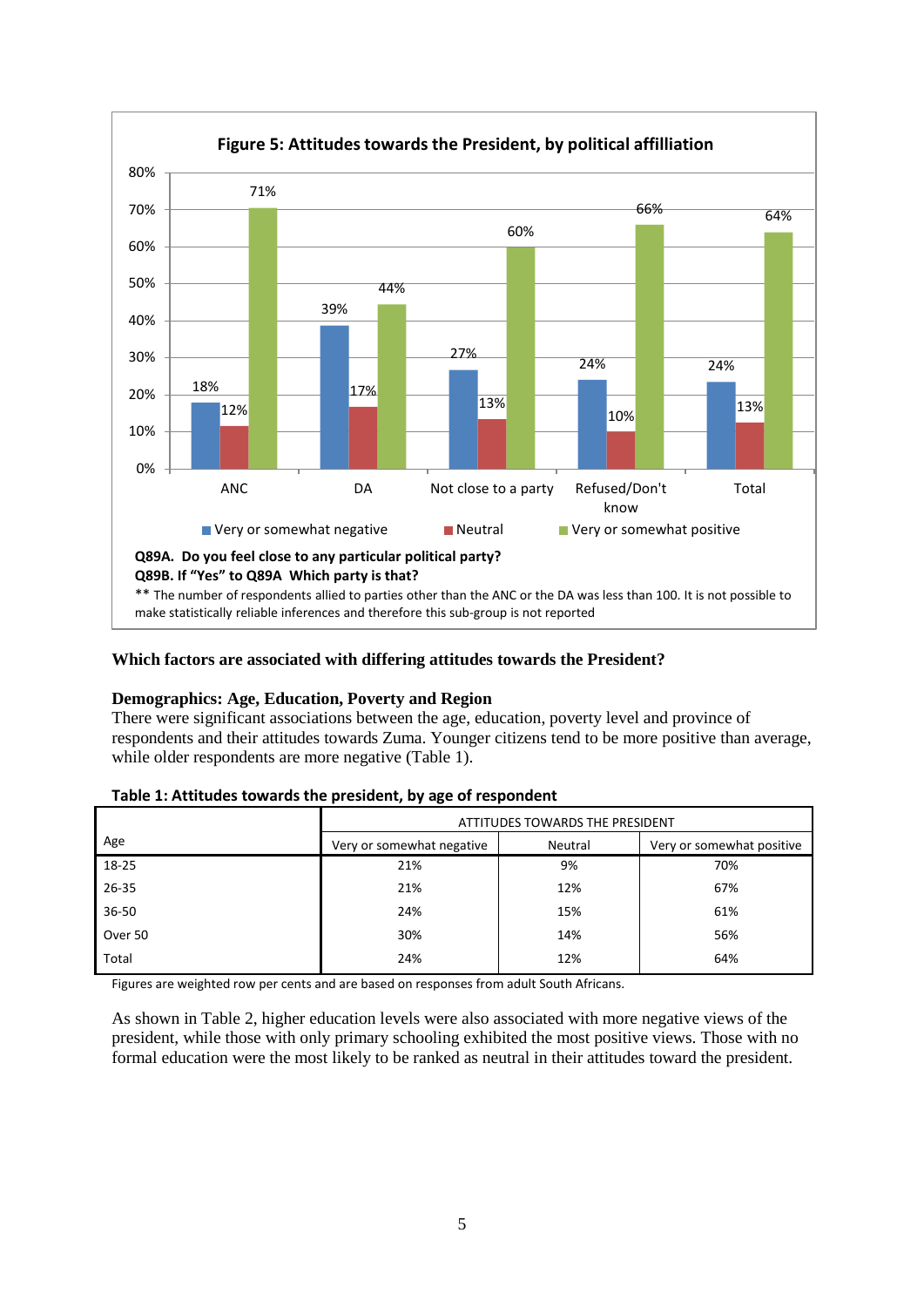|                     | ATTITUDES TOWARDS THE PRESIDENT |         |                           |
|---------------------|---------------------------------|---------|---------------------------|
| Education level     | Very or somewhat negative       | Neutral | Very or somewhat positive |
| No formal education | 17%                             | 17%     | 65%                       |
| Primary             | 19%                             | 11%     | 70%                       |
| Secondary           | 25%                             | 12%     | 63%                       |
| Post-secondary      | 27%                             | 13%     | 61%                       |
| Total               | 24%                             | 12%     | 64%                       |
|                     |                                 |         |                           |

## **Table 2: Attitudes towards the president, by education level of respondent**

Figures are weighted row per cents and are based on responses from adult South Africans.

|                     | <b>ATTITUDES TOWARDS THE PRESIDENT</b> |         |                           |
|---------------------|----------------------------------------|---------|---------------------------|
| Province            | Very or somewhat negative              | Neutral | Very or somewhat positive |
| Eastern Cape        | 39%                                    | 12%     | 49%                       |
| <b>Western Cape</b> | 39%                                    | 18%     | 43%                       |
| Limpopo             | 26%                                    | 9%      | 65%                       |
| Gauteng             | 24%                                    | 18%     | 59%                       |
| Northern Cape       | 19%                                    | 8%      | 73%                       |
| Kwazulu Natal       | 17%                                    | 8%      | 74%                       |
| Mpumalanga          | 13%                                    | 9%      | 78%                       |
| <b>Free State</b>   | 13%                                    | 7%      | 80%                       |
| North West          | 7%                                     | 11%     | 82%                       |
| Total               | 24%                                    | 12%     | 64%                       |

#### **Table 3: Attitudes towards the president, by region of respondent**

Figures are weighted row per cents and are based on responses from adult South Africans.

Ē,

The South African Afrobarometer has a battery of six questions on the experience of poverty which assess how frequently people go without basic necessities (enough food to eat, clean water, medicines or medical treatment, cooking fuel, a cash income and electricity) during the course of a year. A composite measure can be created as an average across these six indicators to measure each respondent's overall "lived poverty."<sup>4</sup>

The data shows differences in the attitudes towards Zuma depending on the degree of lived poverty that respondents experience (Figure 6). The most distinctive finding is that those who experienced *very high* levels of poverty, i.e., reflecting a frequent absence of basic necessities, had the most negative views of the President: almost one-third (31%) express critical views, compared to only one-fifth (20%) of those who experienced *some* lived poverty. Similarly, a greater proportion of those who experienced *high* levels of lived poverty (28%) also showed negative views of Zuma than those who experienced *some* lived poverty. Interestingly, those who did not experience poverty did not necessarily have the least critical views, with up to a quarter of these (25%) expressing negative views towards the President. This apparent dichotomy is further dissected in the two additional indicators that follow.

<sup>&</sup>lt;sup>4</sup>This was done by aggregating all the scores to these six questions for each individual, and then condensing all the scores across individuals into four bands to depict various levels of lived poverty.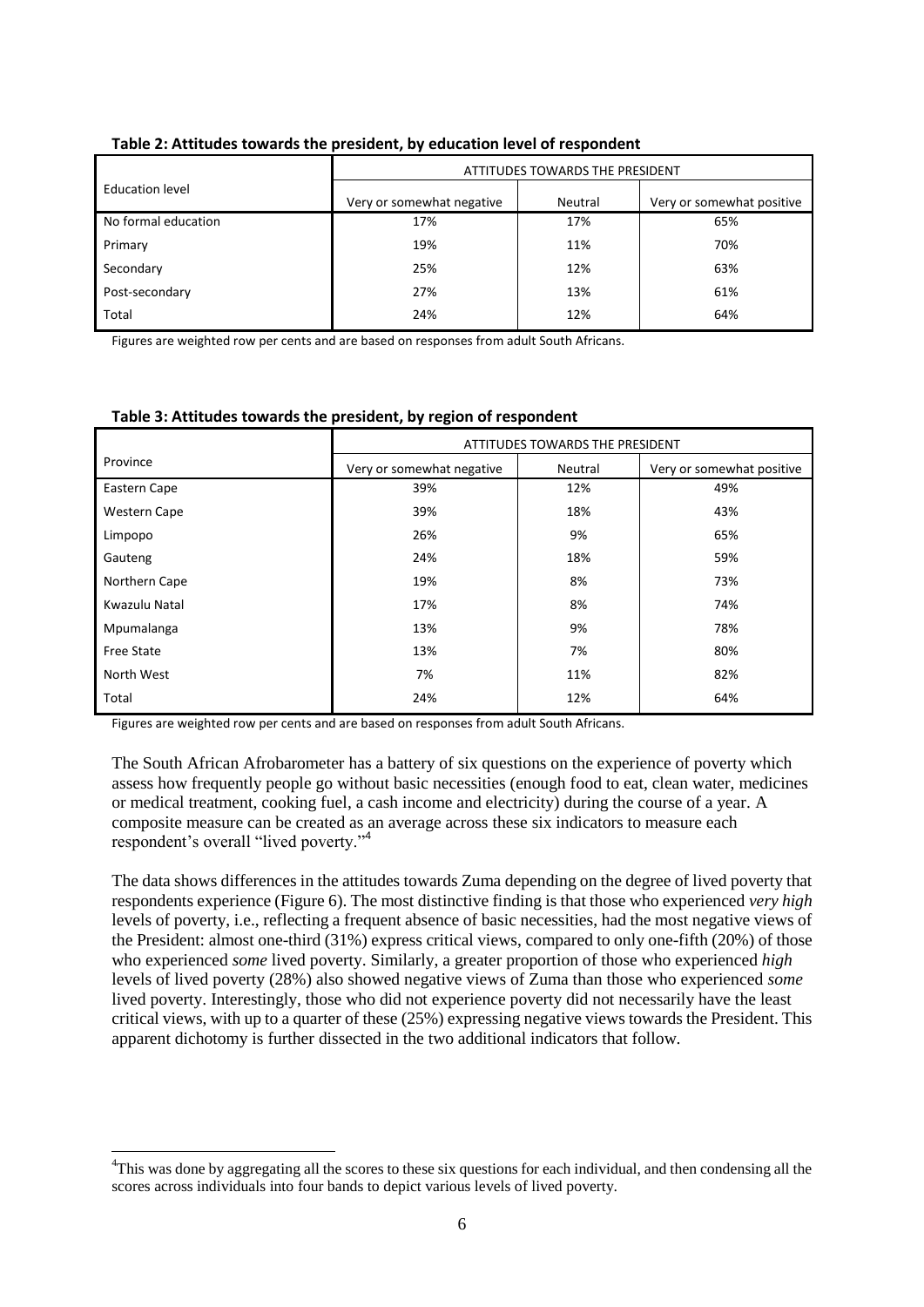

Afrobarometer has an additional question that can be used as a proxy for relative poverty. This question asks respondents to rate their living conditions compared to those of other South Africans. Respondents who rated themselves as experiencing higher levels of poverty relative to others were the most likely to report negative attitudes towards Zuma (32% compared to an average of 24%), and the least likely to express positive attitudes towards him (55% compared to an average of 64%). In contrast, those respondents who saw themselves as being better off compared to fellow South Africans were the most positive about the President (Table 4).

|                                                        | ATTITUDES TOWARDS THE PRESIDENT |         |                           |
|--------------------------------------------------------|---------------------------------|---------|---------------------------|
| Relative poverty: Your living conditions<br>vs. others | Very or somewhat negative       | Neutral | Very or somewhat positive |
| Worse                                                  | 32%                             | 13%     | 55%                       |
| Same                                                   | 22%                             | 14%     | 64%                       |
| <b>Better</b>                                          | 18%                             | 10%     | 71%                       |
| Total                                                  | 24%                             | 12%     | 64%                       |

## **Table 4: Attitudes towards the president, by relative lived poverty of respondent**

**Q4. In general, how do you rate your living conditions compared to those of other South Africans?** Figures are weighted row per cents and are based on responses from adult South Africans.

Afrobarometer has two additional questions that can be used as indicators for relative affluence: whether respondents owned a motor vehicle and whether they used the internet. When examining the data for those respondents who did not experience poverty and who both owned a car and used the internet, the disparities in negative attitudes shown in Figure 6 are further increased. Respondents with a certain level of affluence were the most likely to report negative attitudes towards Zuma (35% compared to an average of 24%), and the least likely to express positive attitudes towards him (54% compared to an average of 64%) (Table 5).

## **Table 5: Attitudes towards the president, by affluence of respondent**

|           | ATTITUDES TOWARDS THE PRESIDENT |         |                           |
|-----------|---------------------------------|---------|---------------------------|
| Affluence | Very or somewhat negative       | Neutral | Very or somewhat positive |
| No        | 23%                             | 12%     | 65%                       |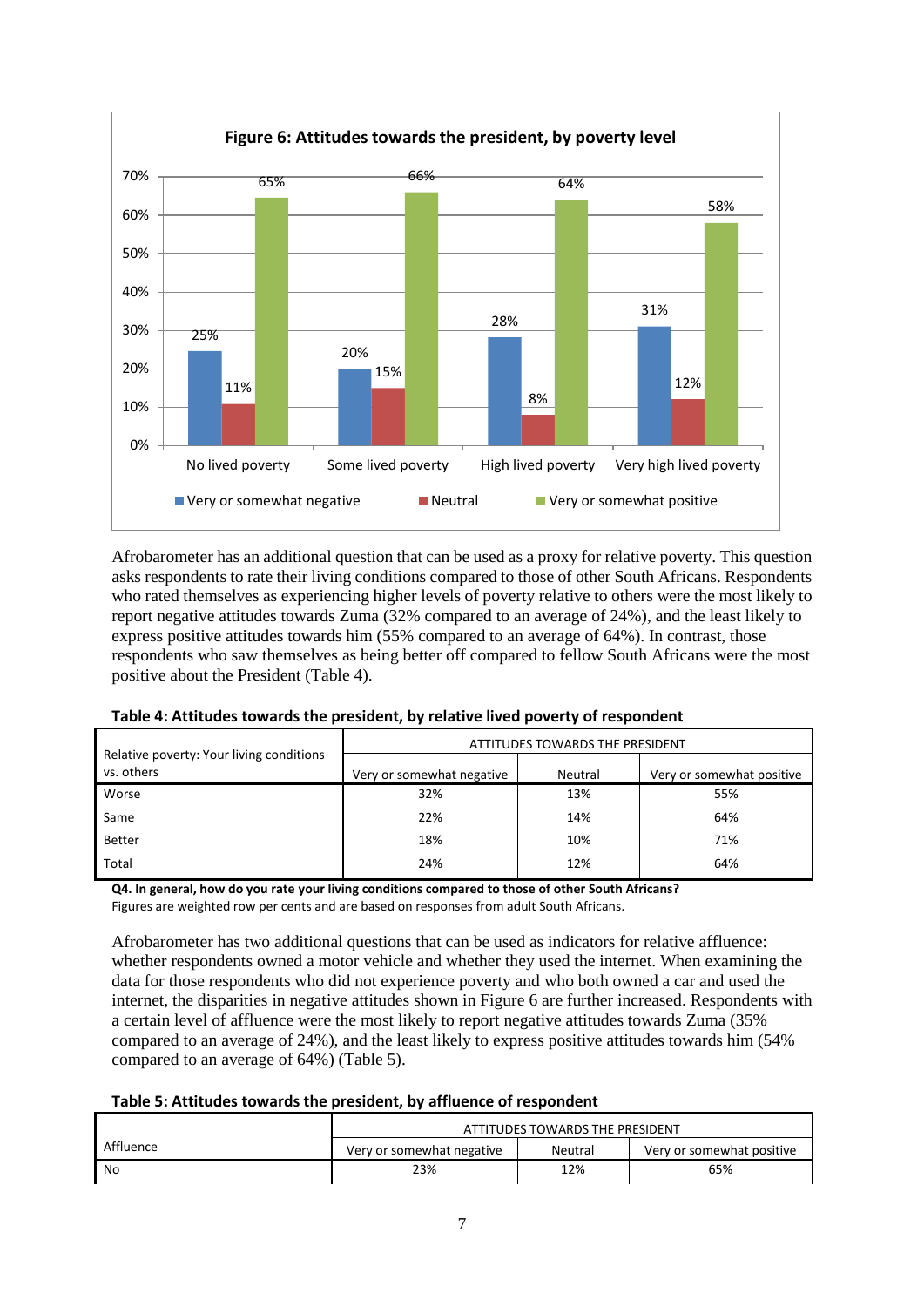| Yes*  | 35% | 12% | 54% |
|-------|-----|-----|-----|
| Total | 24% | 12% | 64% |

**\*Respondents who did not experience lived poverty and answered YES to both:**

**Q90C. Do you personally own a Motor Vehicle, Car or motorcycle?** 

**Q91b. How often do you use the internet?**

Figures are weighted row per cents and are based on responses from adult South Africans.

## **Levels of optimism and attitudes towards the President**

Afrobarometer has two questions that can measure the level of optimism of respondents. The first of these questions asks whether respondents expect economic conditions in South Africa to be worse, the same, or better in twelve months' time. The second question asks whether respondents expect their own living conditions to be worse, the same, or better in twelve months' time. The data from these two questions were combined to create a proxy variable for overall level of optimism.

The data show that optimism is very strongly associated with attitudes towards Zuma. As shown in Figure 7, the least optimistic respondents (i.e., those who expected their living conditions and the situation of the country to worsen) were the most critical of the President (36% expressed negative views and 46% positive views, compared to the average 24% and 64% respectively), while the most optimistic respondents were the most positive towards Zuma.



A second measure of optimism comes from a question asking whether respondents think the country is going in the right or in the wrong direction. The data again show that responses are strongly associated with attitudes towards Zuma, corroborating the findings above (Table 6). Those respondents who shared the view that the country was going in the wrong direction were the most critical of the President, while those who considered that the country was going in the right direction were the most positive.

| Table 6: Attitudes towards the president, by respondents' views on the country |  |
|--------------------------------------------------------------------------------|--|
|                                                                                |  |

|                                  | ATTITUDES TOWARDS THE PRESIDENT |         |                           |
|----------------------------------|---------------------------------|---------|---------------------------|
| Overall direction of the country | Very or somewhat negative       | Neutral | Very or somewhat positive |
| Going in the wrong direction     | 31%                             | 13%     | 55%                       |
| Going in the right direction     | 15%                             | 11%     | 73%                       |
| Total                            | 24%                             | 12%     | 64%                       |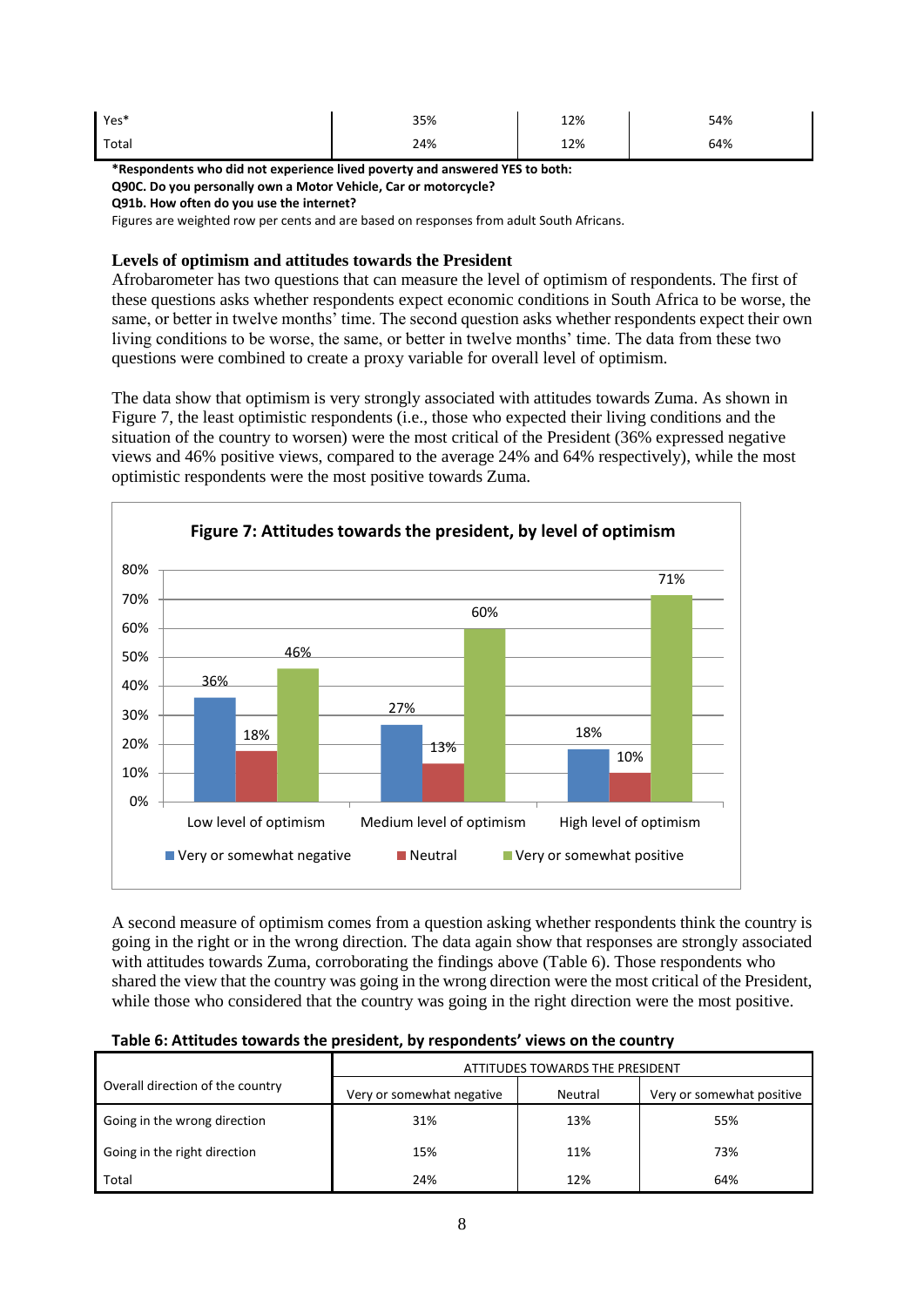Figures are weighted row per cents and are based on responses from adult South Africans.

### **Active citizenship and attitudes towards the President**

The South African Afrobarometer has a battery of nine questions on active citizenship. These measure the number of actions that people have taken as citizens in the previous year. Actions include: attendance at a community meeting; getting together with others to raise an issue; contacting a government department to raise an issue; contacting radio, TV or a newspaper to complain about an issue; refusing to pay for services provided by government like water, electricity or property rates; refusing to pay a tax or fee to government; attending a demonstration or protest march; going on strike in order to demand a higher salary or better working conditions; and, (for comparative and analytical reasons) using force or violence for a political cause. A composite indicator was created to measure overall active citizenship by averaging responses for each individual across these nine indicators. Each individual can then be ranked, according to this indicator, as being either a very active, somewhat active, or not active citizen.

The data shows differences in the attitudes towards Zuma depending on the degree of active citizenship (Table 7). The highest proportion of people with negative attitudes towards Zuma was amongst the most inactive citizens (those who had not taken part in any of the listed actions). Almost one third of these (32%) had negative attitudes towards Zuma. The most active citizens were also slightly less positive towards Zuma than the average, while those who were somewhat active had average views of him.

|                             | ATTITUDES TOWARDS THE PRESIDENT |         |                           |
|-----------------------------|---------------------------------|---------|---------------------------|
| Active citizenship          | Very or somewhat negative       | Neutral | Very or somewhat positive |
| Not active citizenship      | 32%                             | 12%     | 56%                       |
| Somewhat active citizenship | 22%                             | 12%     | 66%                       |
| Very active citizenship     | 25%                             | 16%     | 60%                       |
| Total                       | 23%                             | 12%     | 64%                       |

#### **Table 7: Attitudes towards the president, by active citizenship.**

Figures are weighted row per cents and are based on responses from adult South Africans.

When examining the characteristics of those less likely to engage in civic action, the data shows that they tend to come from more affluent backgrounds. As shown in Table 8, up to one third of such respondents did not engage in any of the named civic actions. In contrast, those experiencing the highest levels of lived poverty were the most likely to engage in such actions (Table 9).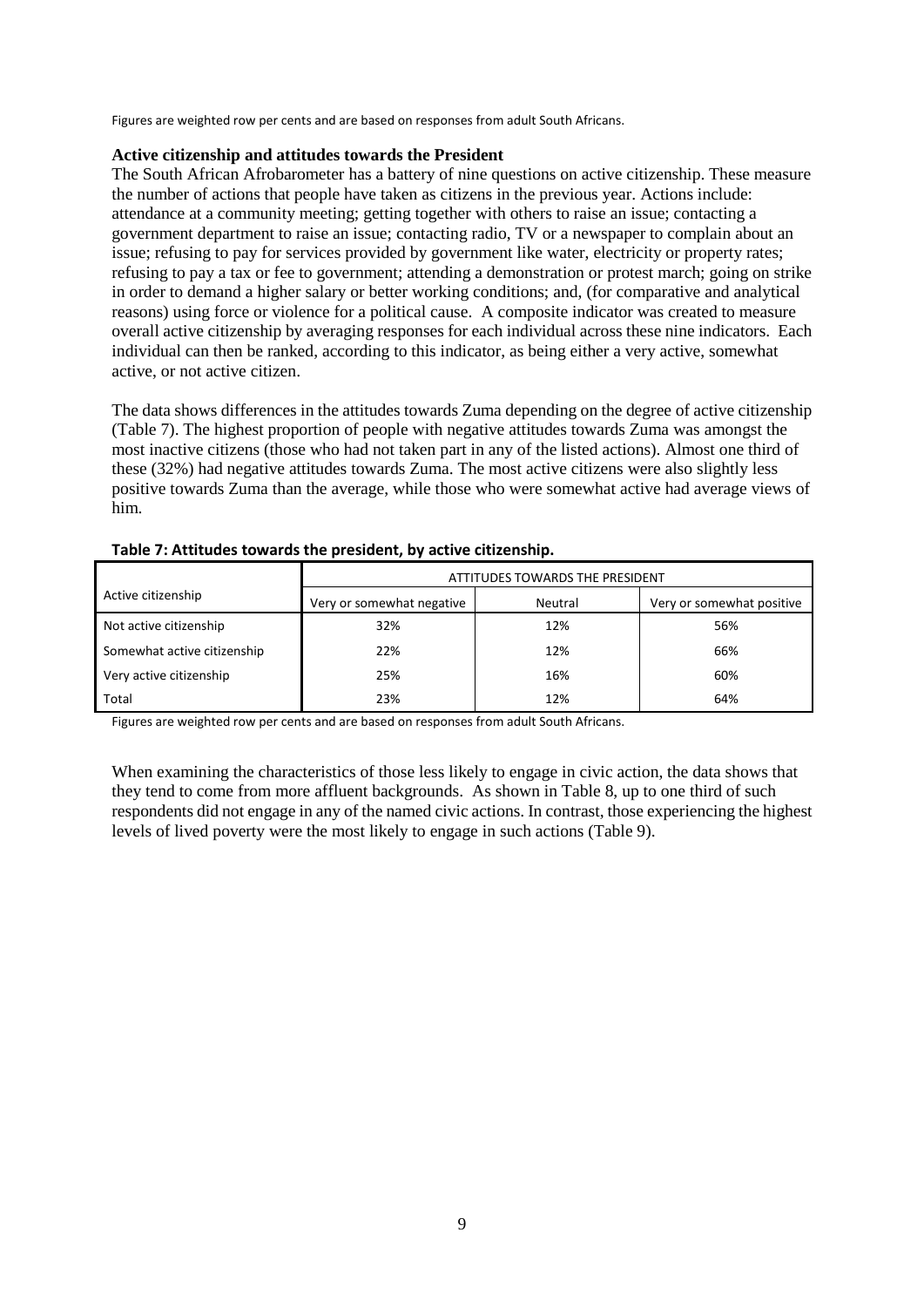## **Table 8: Active citizenship, by affluence.**

|           | <b>ACTIVE CITIZENSHIP</b> |                             |                         |
|-----------|---------------------------|-----------------------------|-------------------------|
| Affluence | No active citizenship     | Somewhat active citizenship | Very active citizenship |
| No        | 13%                       | 83%                         | 4%                      |
| Yes       | 33%                       | 65%                         | 2%                      |
| Total     | 15%                       | 82%                         | 4%                      |

Figures are weighted row per cents and are based on responses from adult South Africans.

### **Table 9: Active citizenship, by poverty level.**

|                         | <b>ACTIVE CITIZENSHIP</b> |                             |                         |
|-------------------------|---------------------------|-----------------------------|-------------------------|
| Poverty level           | No active citizenship     | Somewhat active citizenship | Very active citizenship |
| No lived poverty        | 30%                       | 68%                         | 2%                      |
| Some lived poverty      | 10%                       | 87%                         | 3%                      |
| High lived poverty      | 9%                        | 85%                         | 6%                      |
| Very high lived poverty | 10%                       | 76%                         | 14%                     |
| Total                   | 15%                       | 81%                         | 4%                      |

Figures are weighted row per cents and are based on responses from adult South Africans.

## **Conclusions**

Public opinions do not always coincide with expert evaluations of a society, and public reaction to President Zuma is a case in point. Further analysis of the rich data presented here is welcomed. But this briefing makes some tentative suggestions about some factors that make a difference in one's evaluation of the President.

Those who are pessimistic about their own and the country's future hold more negative views, as do those who evince limited support for a political party. The less civically active also hold more negative views. Citizens in the Cape region and in particular in the Eastern and Western Cape are particularly negative. The very poor also seem to hold more negative views.

On the other hand younger and less educated people hold more positive views, as do those in the North West, Free State, Mpumalanga, Kwazulu Natal and the Northern Cape.

It is entirely possible that those who feel most marginalised and disaffected from society and therefore least optimistic, and who are also least likely to take part in civic activity, also feel most disaffected and dissatisfied with their government, including its current leader.

Furthermore, our initial analysis suggests that this is not a homogeneous group, and it appears to come from different communities and different socio-economic strata. Indeed, more affluent South Africans, as identified by the indicators outlined above, seem particularly passive on the types of citizen engagement measured by the survey.

Mr Zuma is a President who, despite the controversies surrounding him, is viewed positively by the majority of South Africans. However, South Africans and the President himself will want to reflect on the manner in which marginalisation increases negative attitudes towards the country's leader.